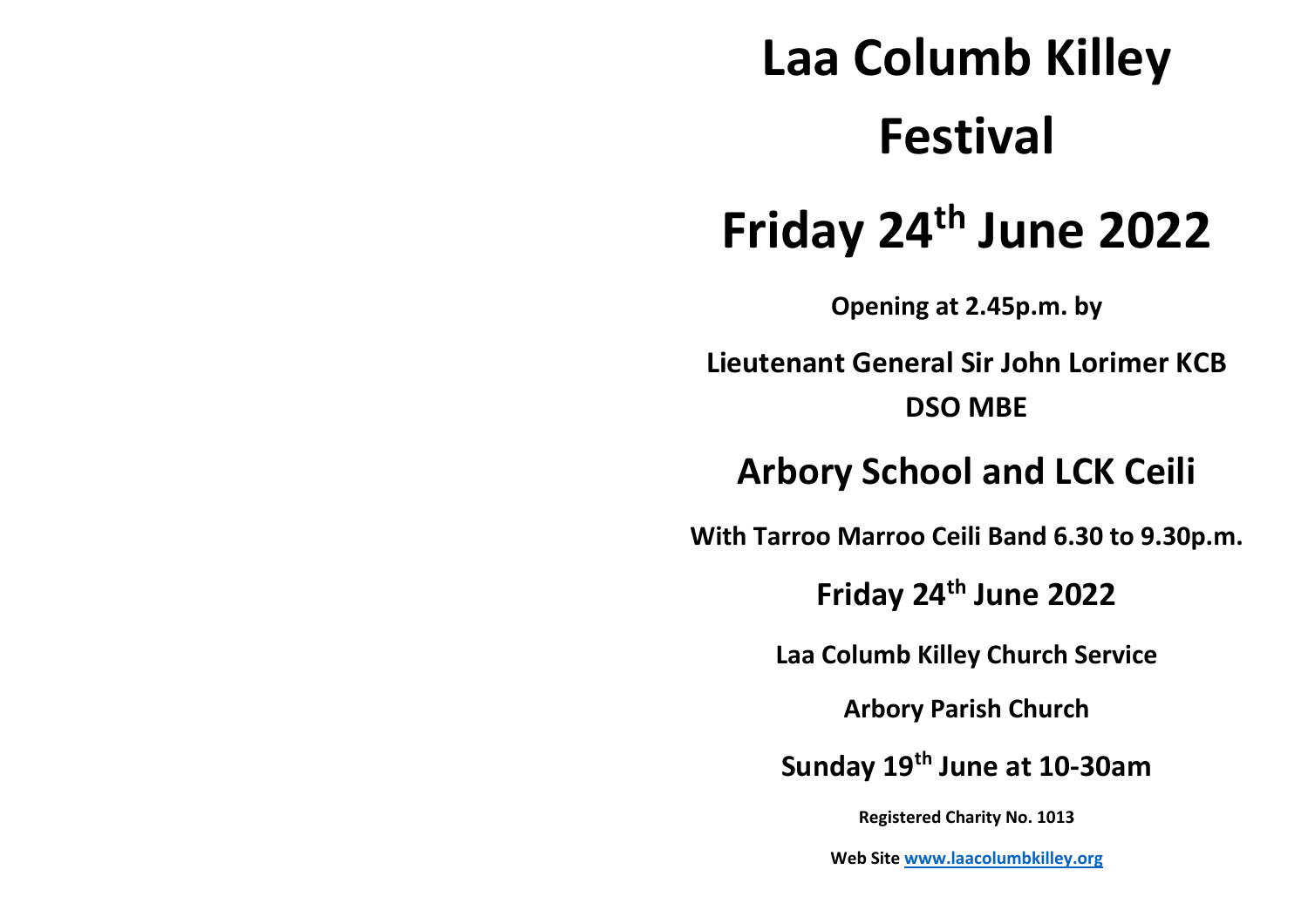#### **Laa Columb Killey**

Laa Columb Killey means ST COLUMBA'S DAY and is the annual fair of Arbory Parish, as Arbory Church is dedicated to St Columba. It was customary that public games and rejoicing followed a service to commemorate the death of St Columba in Iona in 597. This year it will be held on Friday 24<sup>th</sup> June on the field opposite the school.

Laa Columb Killey enjoys strong links with Arbory School, the pupils are involved on the day with fancy dress competitions, Manx dancing, taking part in the sports and seeing their creative work displayed

**BUT WE NEED YOUR HELP**, so that this tradition can continue to bring the Parish of Arbory together.

#### **How can you help**

**On the Field -** each evening in the week prior to the fair, a team gather to erect the tents and fit them out, and afterwards to take them down and put everything away. If you can help on any evening please contact Ken **LeGear, Tel: 471235 Or** arrive on the field and shout **KEN!!!**

**In the Tea Tent** - On the morning of Laa Columb Killey a team of ladies prepare the wonderful teas. Extra help for an hour or two would make a difference. Or if you can spend an hour in the afternoon to help on a table, please contact **Jenny Turner Tel:427043**

**Exhibition Tent** - On the morning extra hands are always needed with accepting and displaying the entries. Please contact **Shirley Strathdee Tel: 455012/834692 or Kathryn Edds 477013/834014**

**Side Shows** - We try to provide some entertainment on the field for everyone during the afternoon. If you feel you could give some time to help with the Side Shows, please Contact **Julie Young djmyoung@manx.net Tel:465557**

For further information and any offers of help, please contact **Judith Craine (Chairman) email: or Julie Young (secretary) email: djmyoung@manx.net Tel:465557**. We look forward to hearing from you, as we all work together to continue to stage this unique and notable annual celebration.

This leaflet lists the Laa Columb Killey exhibition classes. Please read it and start planting, making, painting, and nearer the time baking! It is always good to see the exhibition tent full of entries.

- 1. ALL EXHIBITS EXCEPT CLASSES C22-26) MUST BE BROUGHT TO THE EXHIBITION TENT BETWEEN 8am AND 12 NOON ON Friday 24th JUNE 2022
- 2. Exhibits in Classes A3 to A14 inclusive and B1 to C21 inclusive must have been grown by the Exhibitor.

Exhibits in Classes A15 to A20 inclusive must have been in the possession of the Exhibitor for at least two months previous to day of the show

- 3. No Exhibits may be shown in more than one class.
- 4. The judges have the right to withhold prizes in cases where the Exhibits do not, in their opinion, merit the prizes offered for them. The judge's decision to be final.
- 5. All potatoes must be **NAMED AND WASHED** and be 2022 crop.
- 6. Every care will be taken of Exhibits, but the Committee does not hold itself liable for any loss or damage that may be done to them.
- 7. All objections must be given in writing, properly signed, to the Exhibition Secretary before 6p.m. on the day of the Exhibition.
- 8. Exhibits should not be removed from the Show Tent before 6-30p.m.
- 9. All donated entries in the Confectionery Classes will be sold at 6.45p.m. and all donated entries in the Vegetable Classes will be auctioned at 7p.m.
- 10. All classes are open to Parishioners except G17 (open to ex-pupils of Arbory School only), Class A27 & 28 open to all Sunday School scholars.
- 11. All Classes, except A1, 2, 9, 27, 28 B1, 2, 6, C3, 5, 9, 21-26, G17 and Arbory School Classes are open to all.
- 12. In all Junior classes judging will take age into account.
- 13. All Exhibits must be subject to these regulations.
- 14. Prize money to be collected on day of show.
- 15. All Trophies to be collected after 6-30p.m. and to be signed for before removal and returned before 1<sup>st</sup> June 2023, to the secretary of the Exhibition Committee.
- 16. Persons exhibiting cars and motorcycles at Laa Columb Killey must be covered by their own relevant motor vehicle insurance. They agree not to claim against Laa Columb Killey , the landowners, or other bodies or individuals connected with the event in respect of any damage to their property howsoever caused.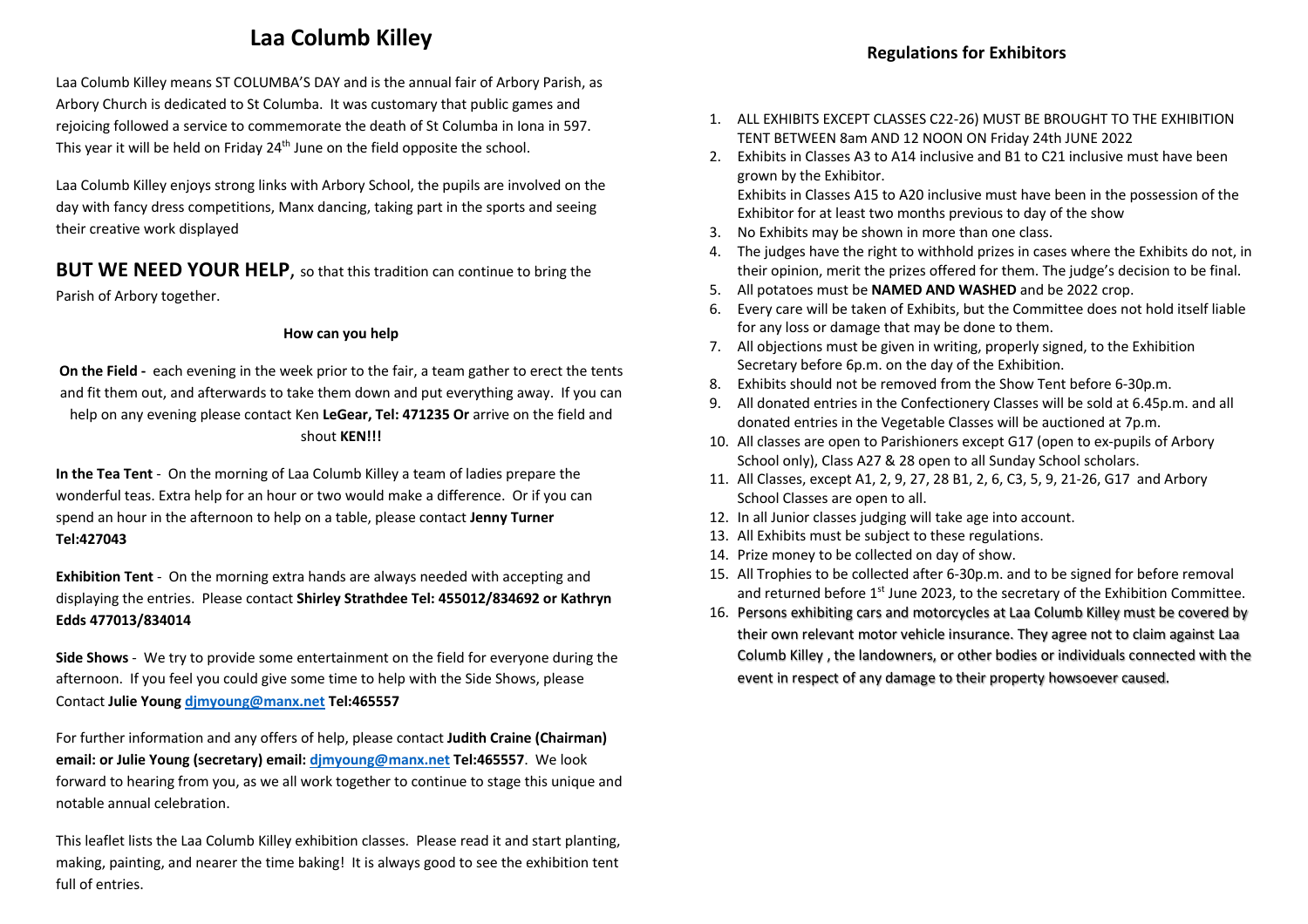#### **Section 'H' Handicrafts**

- 1. Homemade hand- crafted Greetings Card
- 2. Homemade Hand-Crafted Greetings Card (Yr11 and under).
- 3. Scrapbooking
- 4. Handmade Jewellery
- 5. Encaustic Art
- 6. Decorated Egg
- 7. Decorated Egg (Yr11 and under).
- 8. Decoupage
- 9. Collage (Yr11 and under).
- 10. Animal made from Vegetable and/or Fruit (Yr6 and under)
- 11. Memories of Laa Columb Killey , any medium
- 12. Memories of Laa Columb Killey, any medium (Yr6 and under)
- 13. Memories of Laa Columb Killey, any medium (Yr7 to Yr11)
- 14. Pottery or ceramics
- 15. Pottery or ceramics (Yr11 and under)
- 16. Woodwork
- 17. Woodwork (Yr7 to Yr11)
- 18. Metalwork (Yr7 to Yr11)
- 19. Painted Stone (Yr11 and under)
- 20. Up cycled item
- 21. Handicraft not otherwise specified
- 22. Handicraft not otherwise specified (Y6 and under)
- 23. Handicraft not otherwise specified (Yr7 to Yr11)
- 24. Model made from a Lego kit (Yr6 and under)
- 25. Model made from a Lego kit (Yr7 Yr11)
- 26. Lego model not from a kit (Yr6 and under)
- 27. Lego model not from a kit (Yr7 to Yr11)
- 28. Model from any kit except Lego (Yr6 and under)
- 29. Model, from any kit except Lego (Yr7 Yr11)
- 30. Model not from any kit (Yr6 and under)
- 31. Model not from any kit (Yr7-Yr11)

#### **Display and Parade of Classic Vehicles**

- 1. Motor Bikes
- 2. Cars

For more information please contact Kevin Skinner, Mobile 466286 Home 833309

#### **Children's' Fancy Dress Theme 'Royalty'**

#### **LAA COLUMB KILLEY**

#### **BALLABEG, Friday 24th JUNE, 2022**

#### **EXHIBITION CLASSES**

#### **Entries accepted 8am to midday on day of event unless specified otherwise (no entry fee)**

#### **Section ' A'. Exhibitors are encouraged to donate their entries for sale**

- **1.** Vase of Wild Flowers Children in **Parish** (Yr6 and under). (Guaranteed work of exhibitor)
- **2.** Vase of Wild Flowers Children in **Parish** (Yr7 to Yr9) (Guaranteed work of exhibitor)
- **3.** Vase of Garden Flowers not wired (Guaranteed work of exhibitor)
- **4.** Three hybrid Tea Roses
- **5.** Six Hybrid Tea Roses
- **6.** Single Rose
- **7.** Single Rose perfumed
- **8.** Cycle of Bloom, all same variety. (Bud top, perfect centre, blown bottom)
- **9.** Six Hybrid Tea Roses grown in **Parish**
- **10.** Three Old Fashioned Roses
- **11.** Floribunda Roses spray
- **12.** Three Garden flowers all same variety
- **13.** Sweet Peas six stalks
- **14.** Pansies six blooms
- **15.** Pot Plant Geranium or Pelargonium
- **16.** Pot Plant Begonia
- **17.** Pot Plant Cactus or Succulent.
- **18.** Pot Plant other than 15, 16 or 17
- **19.** Pot Plant foliage only
- **20.** Bonsai

#### **Floral Arrangements – fresh flowers only apart from Class 26.**

- 21. Flower Arrangement- suitable centrepiece for small table, max: 8" (20cm) wide
- 22. Flower Arrangement suitable frontal arrangement for small table, max: 15" (38cm) wide
- 23. Three Flower Arrangement
- 24. Novelty Container Arrangement
- 25. Miniature Arrangement no more than 4" (10cm) width & height
- 26. Arrangement Foliage & Fruit only.
- 27. Miniature Garden. In a margarine tub, no larger than 500g. Open to any child Yr4 and under attending Sunday School in the Parish
- 28. Miniature Garden. In a margarine tub, no larger than 500g. Open to any child Yr5 to Yr7 attending Sunday School in the Parish

#### **Section 'B'. Exhibitors are encouraged to donate their entries for sale. Potatoes to be named,**

#### **washed & 2022crop.**

- 1. Six potatoes, any variety open to Cottage Gardeners & Allotment Holders in the **Parish**
- 2. Six potatoes, any variety open to Cottage Gardeners & Allotment Holders in the **Parish** who have not previously won a first prize in this section
- 3. Six potatoes open to Farmers & Commercial Growers only
- 4. Six largest potatoes, any variety. 2022 crop judged by weight
- 5. Six potatoes, any variety
- 6. Six potatoes, Home Guard grown in **Parish**

#### **Section 'C' Exhibitors are encouraged to donate their entries for sale.**

- 1. Twenty Gooseberries
- 2. Nine Strawberries
- 3. Nine Strawberries grown in **Parish**
- 4. Cabbage
- 5. Lettuce grown in **Parish**
- 6. Lettuce cabbage
- 7. Six stalks of Rhubarb weight
- 8. Six stalks of Rhubarb quality
- 9. Six stalks of Rhubarb quality, grown in **Parish**